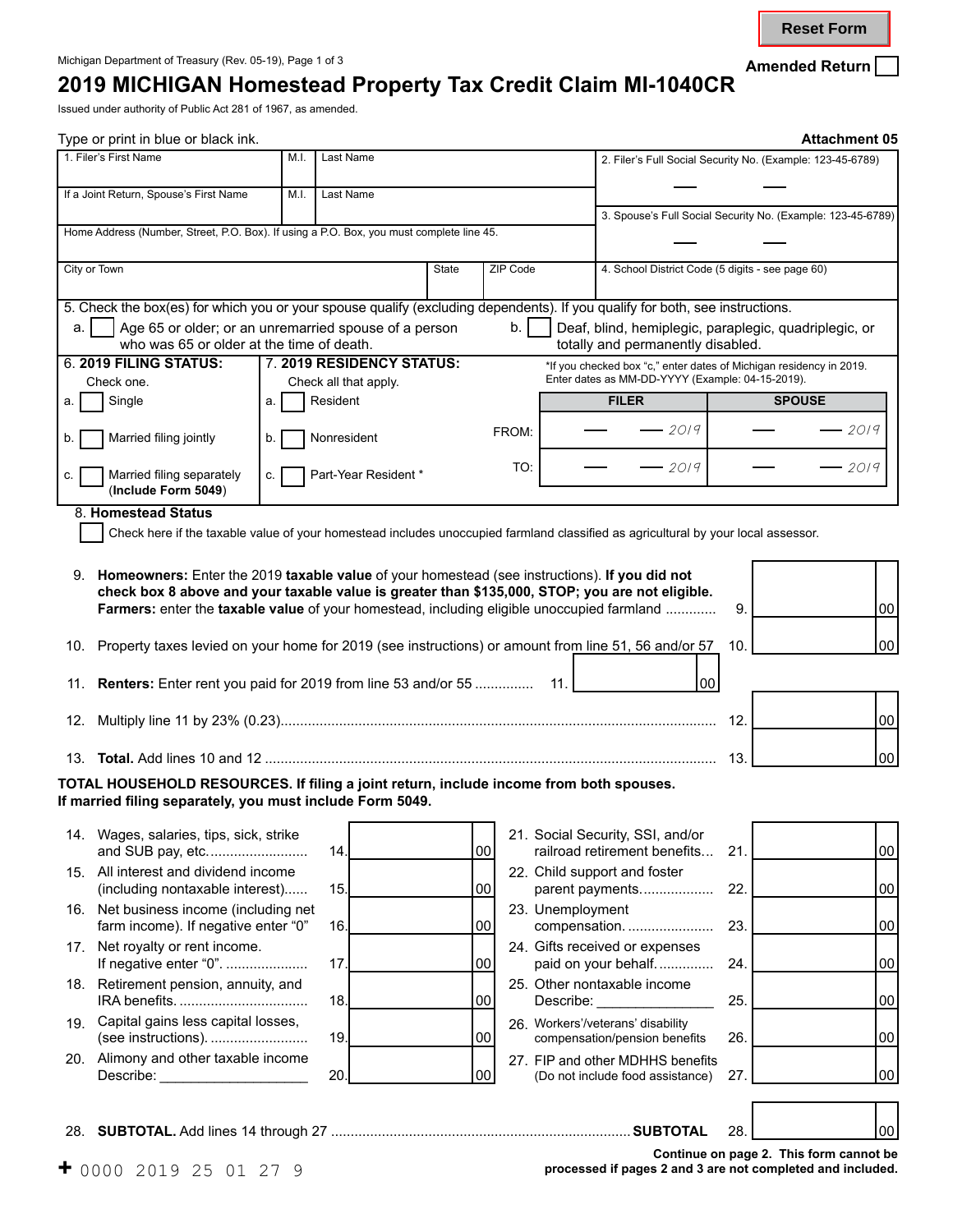Filer's Full Social Security Number

|     |                                                                                                                | 29. | 00 |
|-----|----------------------------------------------------------------------------------------------------------------|-----|----|
| 30. | Other adjustments (see instructions).<br>30.<br>00                                                             |     |    |
|     | 31. Medical insurance/HMO premiums you paid for you and your family<br>00                                      |     |    |
|     |                                                                                                                | 32. | 00 |
|     | 33. <b>TOTAL HOUSEHOLD RESOURCES.</b> Subtract line 32 from line 29.                                           | 33. | 00 |
|     | 34. Multiply line 33 by 3.2% (0.032) or by the percent in Table 2 (see instructions). If negative, enter "0".  | 34. | 00 |
|     | 35. Subtract line 34 from line 13 and enter the amount here. If line 34 is greater than line 13, enter "0"     |     | 00 |
|     | PART 1: ALLOWABLE COMPUTATION Complete <u>one</u> of the sections below, either A, B, or C (see instructions). |     |    |
|     | SECTION A: SENIOR CLAIMANTS (if you checked only box 5a)                                                       |     |    |
|     |                                                                                                                |     | 00 |
|     | 37. Percentage from Table A (see instructions) that applies to the amount<br>$\frac{0}{0}$                     |     |    |
|     |                                                                                                                |     | 00 |
|     | SECTION B: DISABLED CLAIMANTS (if you checked only box 5b, or both boxes 5a and 5b)                            |     |    |
|     |                                                                                                                |     | 00 |
|     | SECTION C: ALL OTHER CLAIMANTS (if you did not check box 5a or 5b)                                             |     |    |
|     |                                                                                                                | 40. | 00 |
|     | 41. Multiply amount on line 40 by 60% (0.60). Enter amount here and on line 42 (maximum \$1,500)               | 41  | 00 |
|     |                                                                                                                |     |    |

## **PART 2: PROPERTY TAX CREDIT CALCULATION All filers must complete this section.**

|    | 42. Enter amount from line 38, 39 or 41, or from Worksheet 3 (see instructions) for FIP/MDHHS   | 42 |  |
|----|-------------------------------------------------------------------------------------------------|----|--|
| 43 | Percentage from Table B (see instructions) that applies to the amount                           |    |  |
|    | 44. PROPERTY TAX CREDIT. Multiply amount on line 42 by percentage on line 43. Enter amount here | 44 |  |

**NOTE: Seniors who pay rent (including rent paid to adult care facilities):** Complete Worksheet 4 in the MI-1040 book and enter amount from worksheet on line 44 (maximum \$1,500).